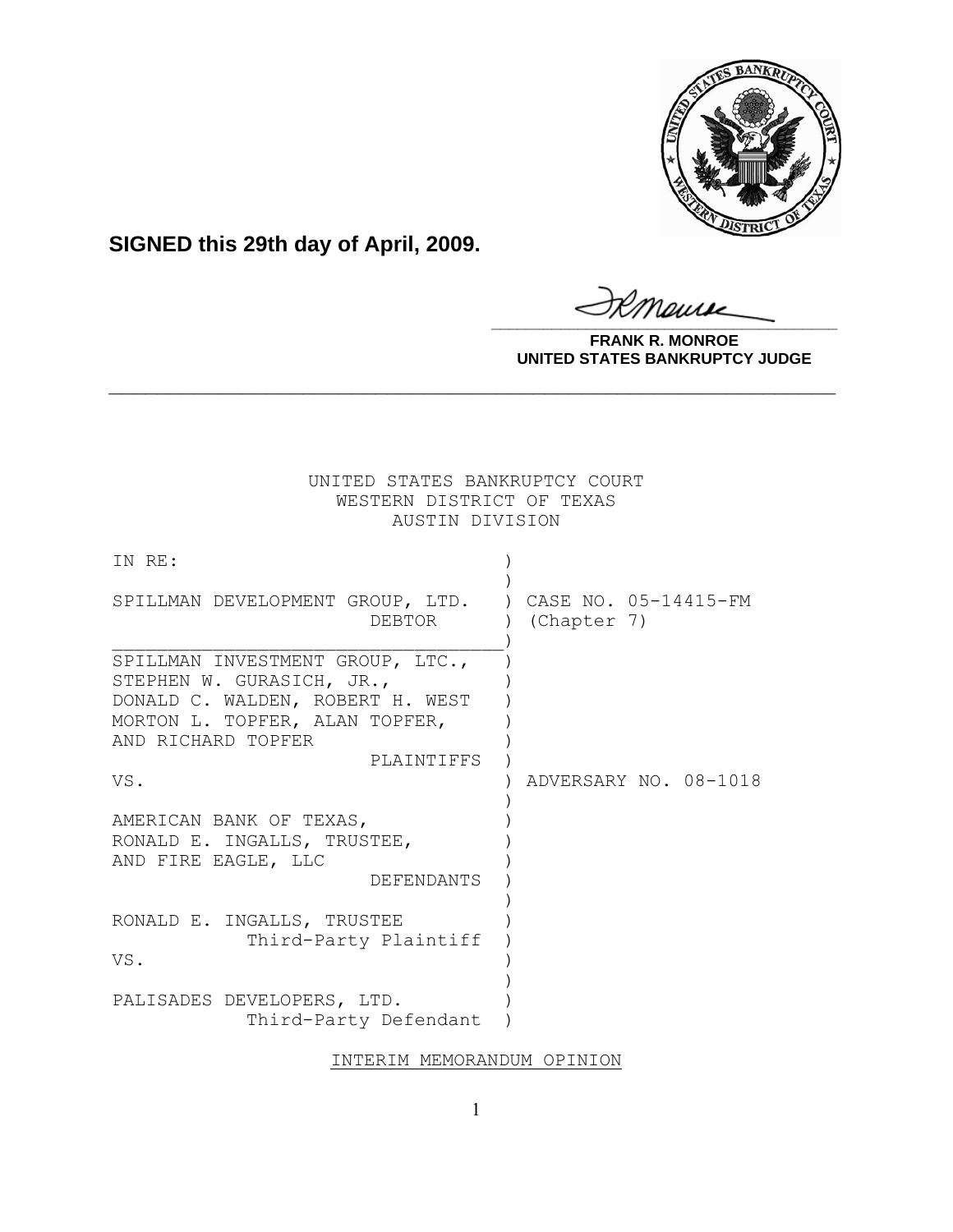The Court held a hearing on American Bank of Texas' Motion for Payment of Attorneys' Fees and Expenses on April 23, 2009. After the hearing, the Court took the matter under advisement. This Court has jurisdiction of this proceeding pursuant to 28 U.S.C. §1334(a) and (b), 28 U.S.C. §157(a) and (b)(1), 28 U.S.C. §151 and the Standing Order of Reference of all bankruptcy related matters by the United States District Court, Western District of Texas.

## Findings and Conclusions

Federal Courts can award reasonable costs and attorney's fees in an interpleader action. Shrepic v. Metropolitan Life Ins. Co., 120 F.Supp. 650, 651 (W.D. Pa. 1954) (citations omitted). This decision is committed to the sound discretion of the trial court. Mutual of Omaha Ins. Co. v. Dolby, 531 F.Supp. 511, 516 (E.D. Pa. 1982)(citations omitted); In re Temp-Way Corp., 80 B.R. 699, 705 (E.D. Pa. 1987). Courts may award costs and attorneys' fees out of the deposited fund to stakeholders because their involvement in the suit usually results not from any transgression or chicanery on their behalf but because they are the innocent target in a dispute not of their own making. Temp-Way, 80 B.R. at 705 quoting 3A J.MOORE, FEDERAL PRACTICE, ¶ 22.16[2] at 22-173 (2d. ed. 1987).

In order to determine whether to award fees and costs, the court must consider whether the award is appropriate under the circumstances of the case. Dolby, 531 F.Supp at 516. Furthermore, because the award is taken out of the deposited fund, the court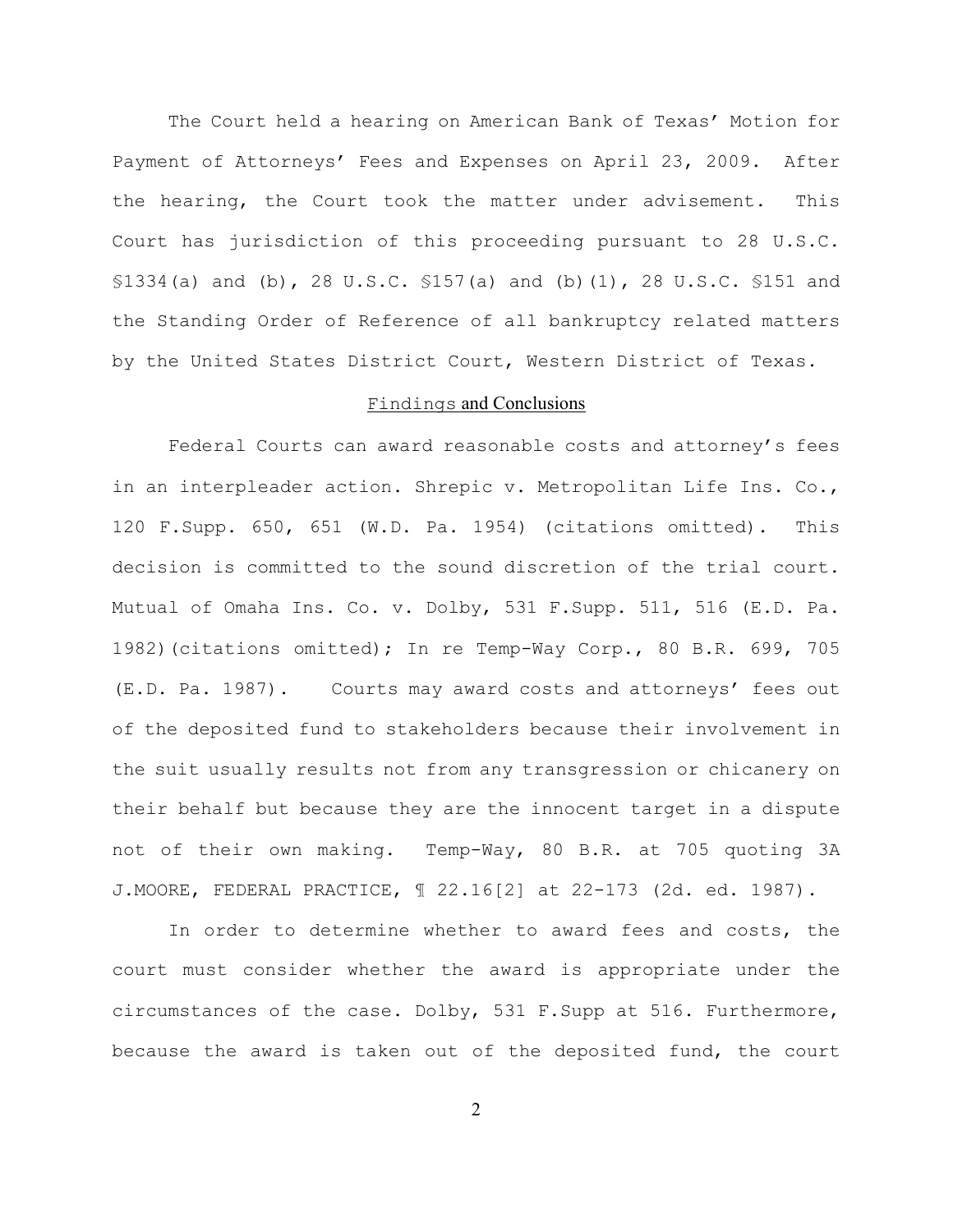must balance the right of the stakeholder to recover its fees and costs against the true beneficiary's right to the full amount of the interpleaded fund. Temp-Way, 80 B.R. at 706.

Here ABT asks that a significant amount (\$185,000.00) of the SIG CD (\$1,200,000.00) be remitted to cover its costs and attorney's fees. Awards of costs and attorneys' fees in interpleader are nominal in most instances because generally all that is required of the stakeholder is the preparation of the petition, the deposit of the funds into court, service on claimants and the preparation of an order discharging the stakeholder from liability. See John Hancock Mutual Life Ins, Co. v. Doran, 138 F.Supp. 47, 50 at n.2 (S.D.N.Y. 1956)(awards of counsel fees to stakeholders should be small because of, inter alia, minimal work necessary to institute an interpleader suit). See also Temp-Way, 80 B.R. at 705.

The institution of a suit in interpleader, including the depositing of the fund and procuring an order of discharge of the stakeholder from further liability does not usually involve any great amount of skill, labor or responsibility, and while a completely disinterested stakeholder should not ordinarily be out of pocket for the necessary expenses and attorney's fees incurred by him, the amount allowed for such fees should be modest. Temp-Way, at 706. Furthermore, no recovery is granted for attorneys' fees incurred primarily in pursuit of attorneys' fees because of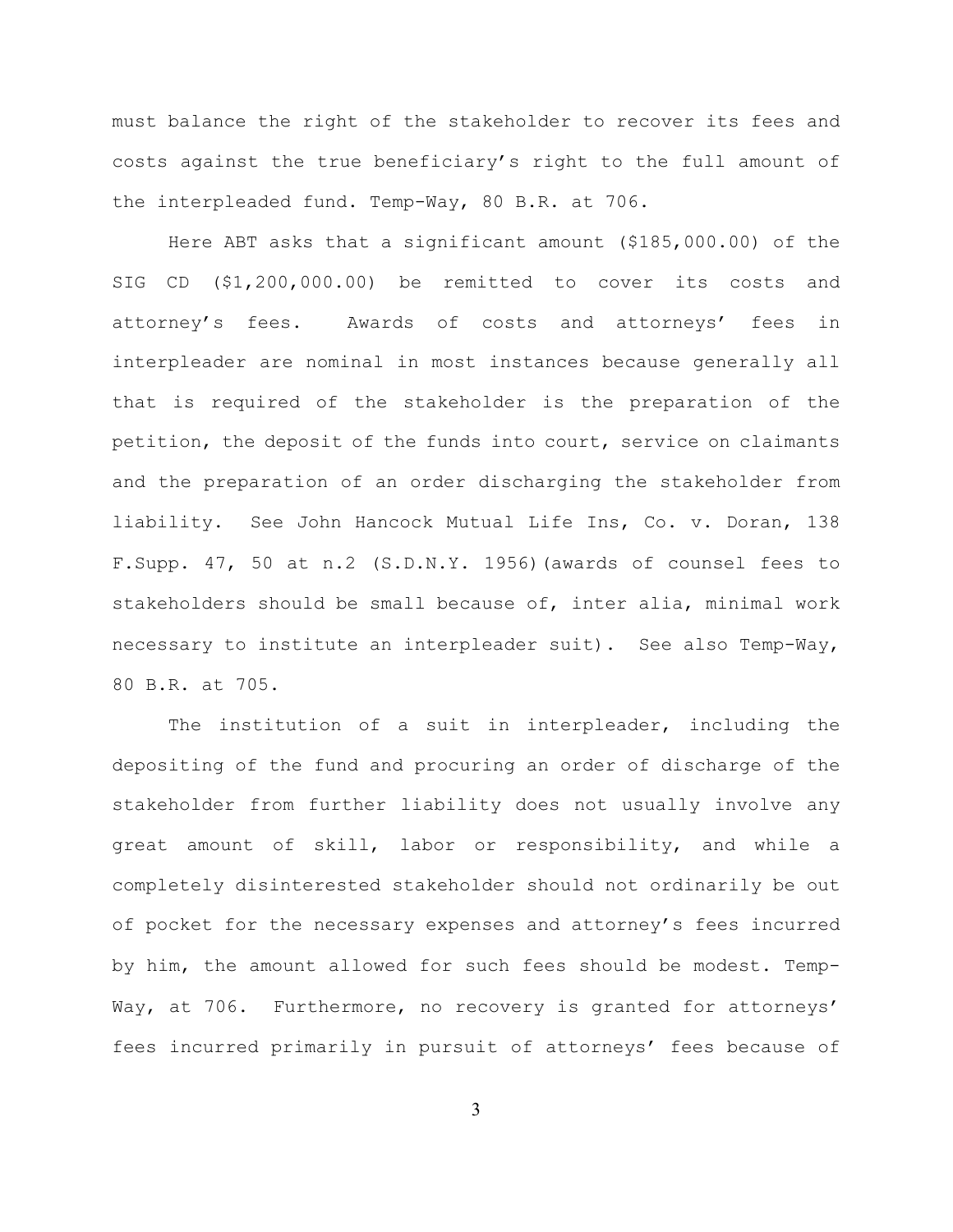the serious risk of depletion of the interpleaded fund. The stakeholder's right to recover its fees must be balanced against the beneficiary's right to the full amount of the fund. Id. Moreover, the fees awarded must represent "a reasonable allocation for that part of the services of its counsel which was a proper charge against the interpleaded fund" excluding services not connected with the interpleader. Hartford Fire Ins. Co. v. Professional Men's Investment, Inc. 337 F.2d 1011, 1012 (3d Cir. 1964).

Here ABT argues that it should be awarded costs and attorneys' fees that are astronomical in comparison to both the usual fee awards and to the size of the fund. ABT appears to argue that there was actually more to this interpleader action than merely instituting the suit in state court and obtaining an agreement that it retain the funds as interpled on behalf of Fire Eagle and the Spillman parties until litigation between Fire Eagle and the Spillman parties over the CD had been resolved. Further, ABT claims it was required to produce extensive discovery and submit one of its representatives to a deposition. Then, once this adversary was filed in the bankruptcy court, ABT claims it was again required to protect its right and was required to be proactive in the adversary proceeding even though it appears that no actual claims or causes of action were ever asserted against ABT in this proceeding other than possibly requesting turnover of the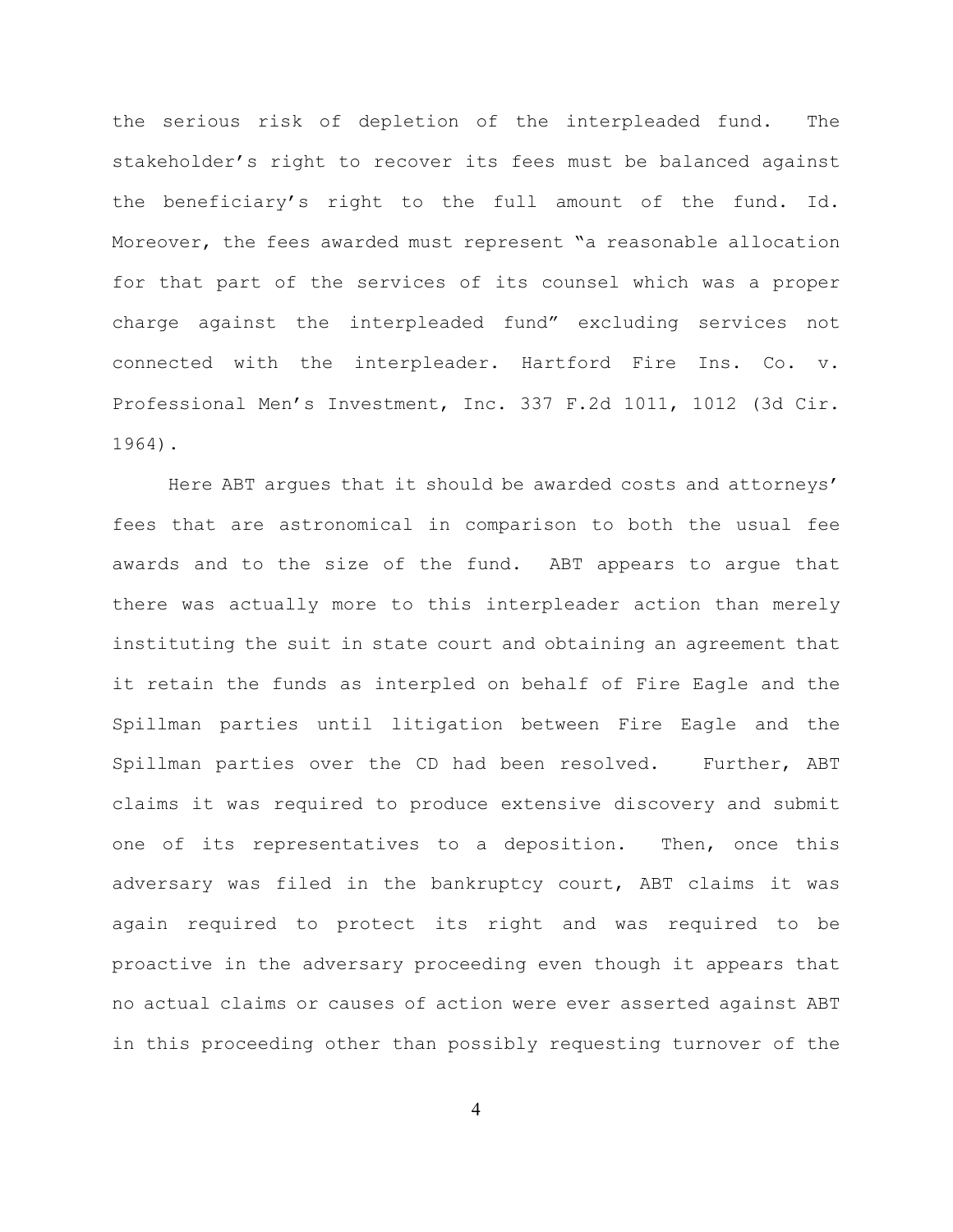CD once the parties' disputes that were claiming rights in the CD were resolved.

Preparation and prosecution of the interpleader is a relatively simple and routine matter. It appears from the complaint and other pleadings filed in the adversary proceeding that there were no claims or causes of action asserted against ABT Bank although ABT claims it was required to respond to extensive discovery in the state court suit as well as produce a representative for a deposition when requested.

However, in March of 2008, after the filing of the adversary proceeding by the Spillman plaintiffs, Fire Eagle's counsel, by way of letter to ABT's counsel, questioned why ABT was still in the litigation as it was merely a stakeholder in the state court suit and a judgment on the interpleader should be entered to stop the accumulation of any fees and expenses.

The Spillman plaintiffs actually named ABT as a party to the adversary action but do not assert a claim against ABT other than to request in its prayer that the CD be released to them upon resolution of the proceeding. The Trustee's Answer, CounterClaim, Cross Claim and Third party Complaint likewise does not appear to assert any claim against ABT other than to request turnover from ABT if successful on its claims against the Spillman plaintiffs. In the adversary, ABT responded to the Original Complaint and the Trustee's Answer, CounterClaim, Cross Claim and Third party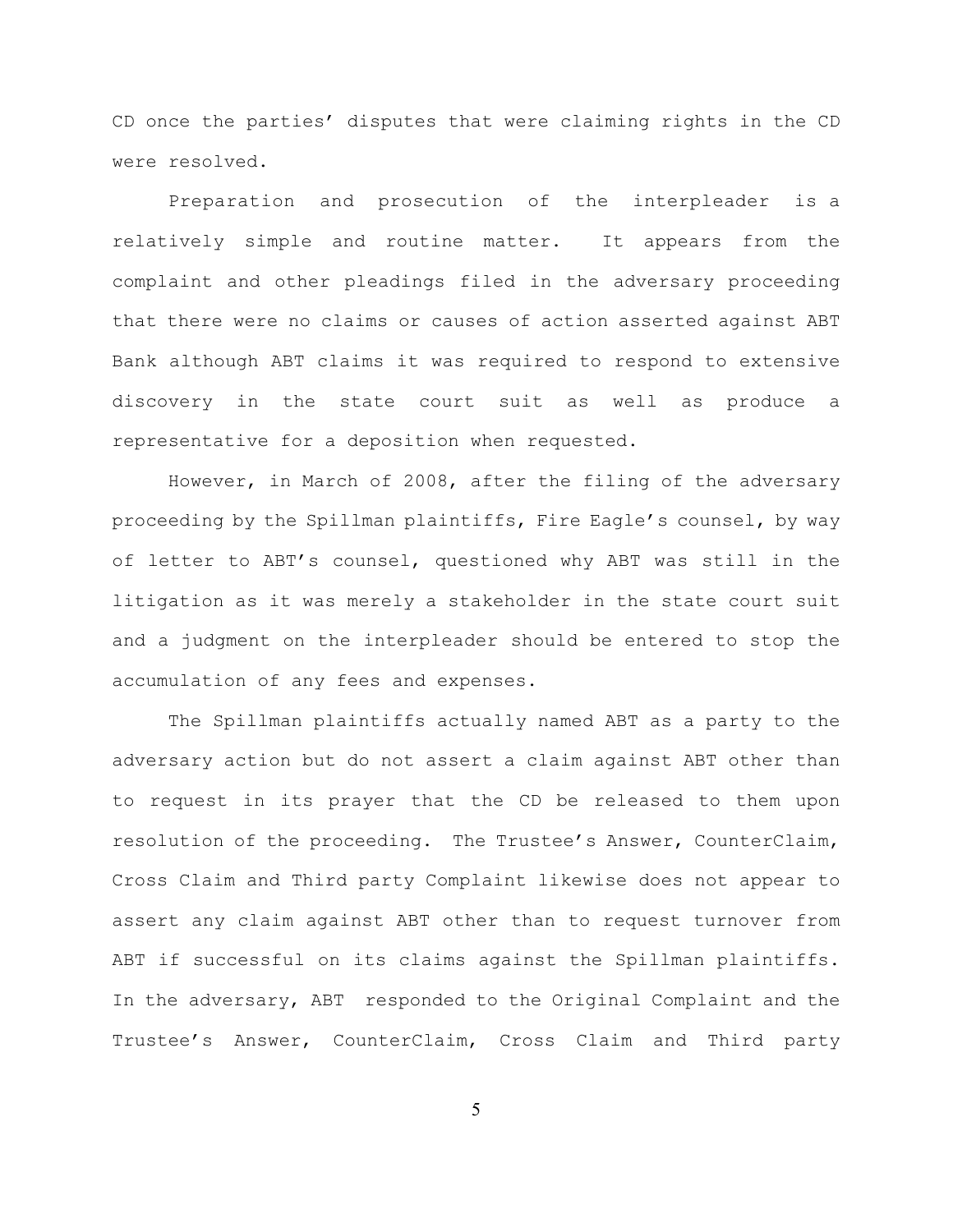Complaint. ABT then filed a Response to Fire Eagle's Motion to Withdraw the Reference, a Response to the Trustee's Motion to Extend Scheduling Order, and a Response to the Spillman plaintiffs' Motion for Summary Judgment against Fire Eagle. Each response basically stated ABT had no bone in this fight and it was merely reasserting its right to its attorney fees and costs in connection with the interpleader. In connection with the remaining matters scheduled for trial in April, 2009 between the Spillman plaintiffs and the Trustee (which later settled), ABT filed its Designation of Trial Exhibits and Witness list which merely indicated it would be providing its invoices and a summary of fees in connection with its representation in the interpleader action from October 2006 to present and that Berry Spears and Greg Kirkpatrick of ABT would be live witnesses at trial.

On April 20, 2009 ABT filed its Motion for Payment of Attorney Fees and Expenses.

ABT has provided this Court in Exhibit C to its fee application entries that set out the time expended by year and then set out nine categories within each year in connection with its interpleader action– 1) Fact Gathering 2) Researching Law 3) Analysis and Strategy 4) Analysis and Advice 5) Communications with Third Parties 6) Attendance at Hearings, 7) Pleadings/Written Motions and Submission, 8) Discovery Motions 9) Document Production and 10) Other Discovery Issues along with the expenses incurred per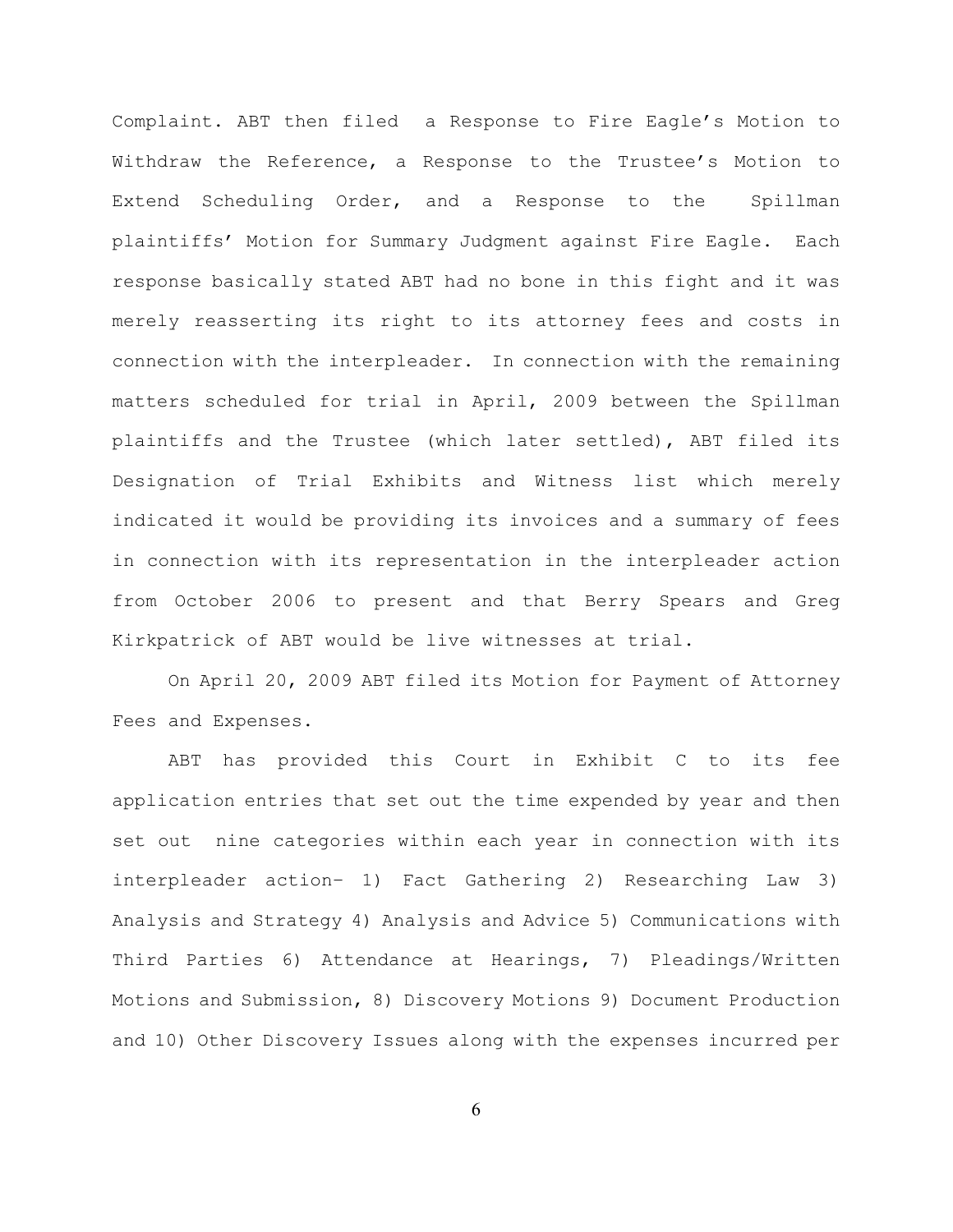year. These records indicate the date of service, the timekeeper, the billed time in increments and the amount of fee for each timekeeper within each category.

However, based on this Exhibit, the Court cannot determine exactly why this interpleader, which began in Sept. 2006, required such a significant level of activity (some 537 plus hours over two and a half years) and how all the fees and expenses actually relate to the filing of the interpleader action; i.e. what protection of ABT required over 500 hours of attorneys time? ABT's own responses to pleadings in the adversary indicate it has no stake in the litigation, and it is only protecting its rights to its fees and expenses in connection with the interpleader.

The detail and description of the actual work performed is not aligned to the date, the timekeeper and the charge. Further no narrative of work is provided except for the named categories. The Court cannot determine how these relate to the action. There was no testimony or other evidence for that matter to allow the Court to determine what work was actually performed and why.

Further there is no itemization of each expense–copying, telephone, fax, postage etc. just a blanket sum for each year that expenses were incurred.

The time records are not adequate for this Court to make a determination as to either the type of services actually rendered for ABT or the reasonableness of such services in light of the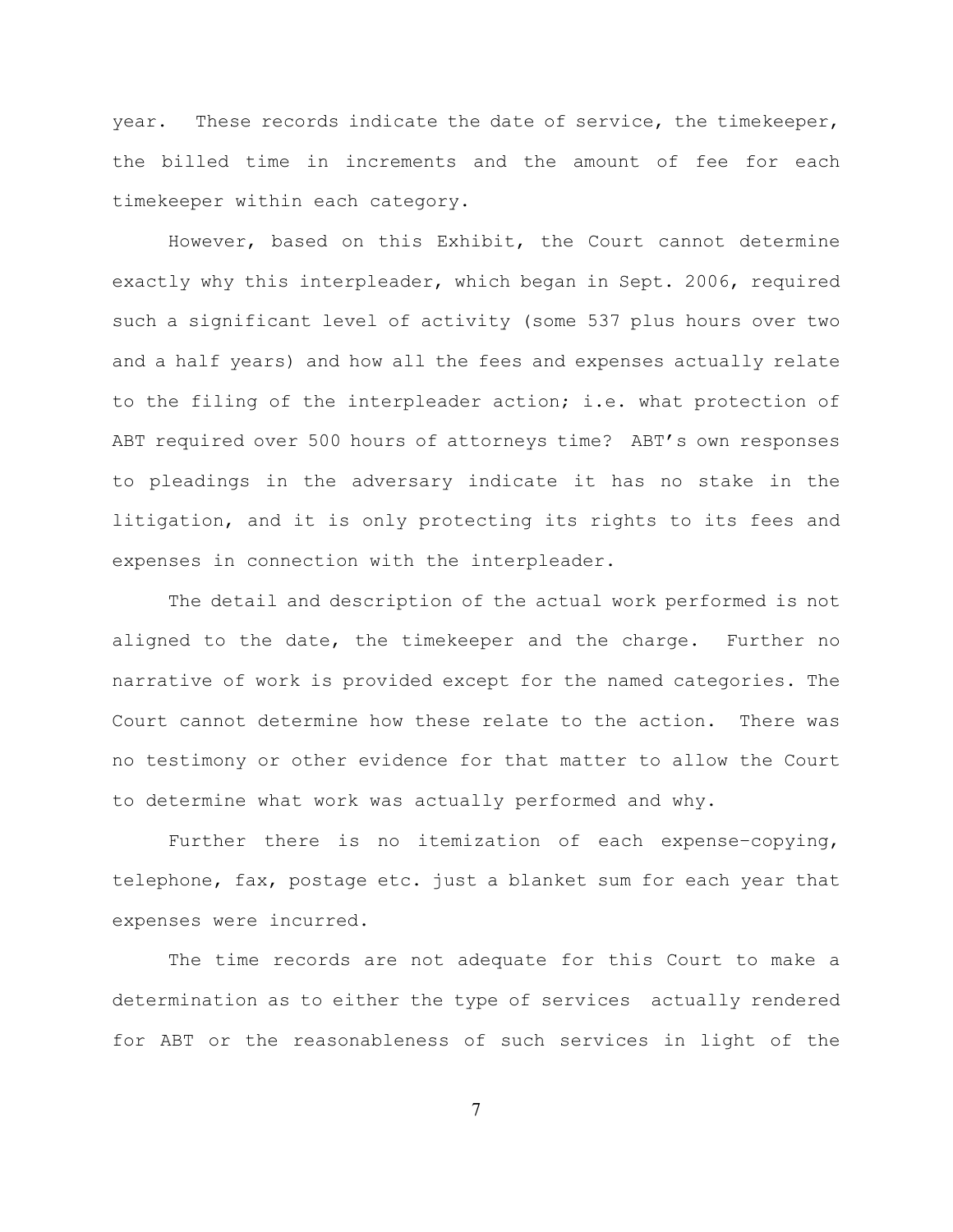facts of this case. An application should reflect the time expended and the nature of services rendered in connection with that time so that the court can make an informed judgment regarding specific tasks and the time expended on them.

As such the Court will allow ABT time to supplement its fee application as the information provided therein as well as the record established at trial is too vague and non-specific for this Court to determine compensability. As such, the Court requires that in connection with the supplementation, ABT detail its time records so that each entry reflects the time expended, the time keeper, the amount billed and a more detailed explanation of the nature of the services rendered at that time. In addition all fees should be lumped into the following categories:

1) State Court Interpleader Suit–research, analysis and preparation of the initial interpleader suit, hearings attended thereon and any communications and expenses in connection thereto together with an explanation of the necessity therefor.

2) State Court Interpleader--Discovery in connection with State Court Interpleader Suit-i.e. document production and other discovery issues including depositions, communications and expenses thereto and the necessity therefor.

3) State Court Interpleader–Any other research, analysis, pleadings, hearings conducted and communications and expenses incurred and the necessity therefor.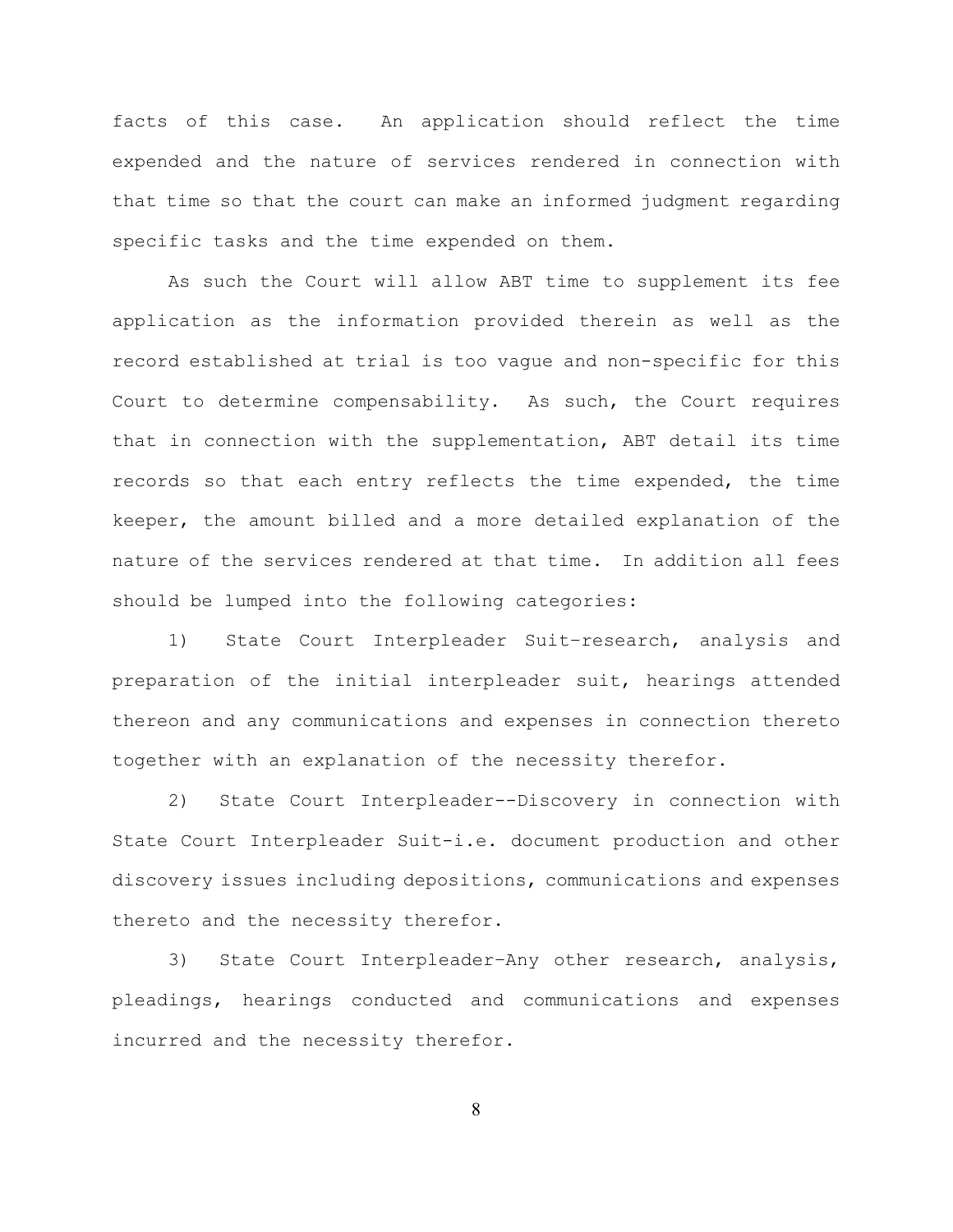4) Spillman Development Bankruptcy–Any actions taken in the main bankruptcy Case No. 05-14415 in connection with the interpleader including any research, analysis, pleadings filed, hearings conducted and expenses and the necessity therefor.

5) Spillman Development Bankruptcy–Any discovery including document production and/or depositions, communications and expenses relating to the interpleader and the necessity therefor.

6) Adversary Proceeding 08-1018–any research, analysis, preparation of pleadings, hearings conducted and any communications and expenses and the necessity therefor.

7) Adversary Proceeding 08-1018–Any discovery produced including any document production and/or depositions, communications and expenses and the necessity therefor.

ABT also must state with particularity the necessity for every pleading it filed except for the Original Petition for Interpleader in the State Court action and its Original Answer in the Bankruptcy Court adversary proceeding.

In addition, at retrial, ABT should be ready to produce independent evidence that the rates charged are competitive in this region and locality as well as customary for the degree of skill and expertise required in the representation of ABT in this interpleader. ABT should also be prepared to explain why so many professionals were needed to administer this relatively simple and routine matter which does not involve any great amount of skill,